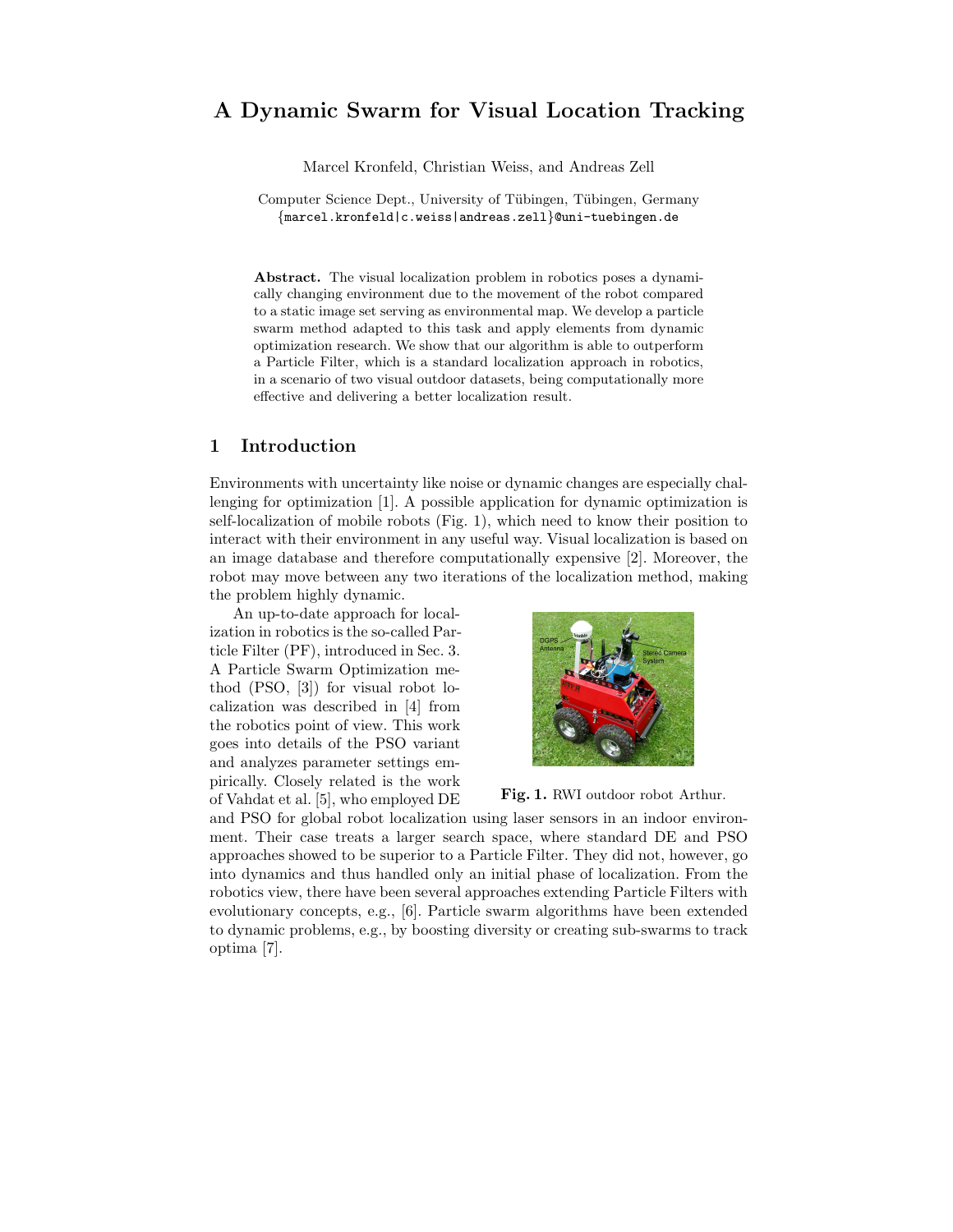### 2 Particle Swarm Optimization

The PSO technique takes as basic idea the flocking behavior of animals. It searches the solution space by assigning velocities  $\boldsymbol{v}$  and a neighborhood relationship to the individuals  $x$ . An individual is in each generation attracted to the best location in its history  $(p<sup>h</sup>)$  and to the best location found by its neighborhood  $(p^n)$ . The classical formulation is given in Eqs. 1 and 2.

$$
v_i(t+1) = \omega v_i(t) + \phi_1 r_1(p_i^h - x_i) + \phi_2 r_2(p_i^n - x_i)
$$
\n(1)

$$
x_i(t+1) = x_i(t) + v_i(t+1)
$$
\n(2)

The neighborhood type may range between small (local), randomized, and large (global), differing especially in the rate of information distribution. The parameters  $\phi_{1/2}$  control the impact of the attractors, while  $r_{1/2}$  are uniform random samples in [0, 1] used as stochastic components. The inertness factor  $\omega$  controlling the influence of former velocities is usually set  $\langle 1 \rangle$  for convergence.

The PSO concept seems to match problems with dynamically changing target functions, and dynamic adaptations of PSO have proven to be successful in this domain [8, 7]. Yet, most work in the direction considers problems where the time between environmental changes is rather long, whereas, for mobile location tracking, the frequency of change is usually very high. When exploiting the rich visual data, the PSO method still offers a promising approach.

#### 3 Visual Localization and SIFT

Visual localization addresses the question of how a mobile system, which has access to a visual representation of its environment (map), can find its position relative to this map and keep track of it during motion. As internal odometry, e.g., sensors measuring the speed of the wheels, is prone to errors, external information is necessary to obtain an initial position estimation and to achieve robust location tracking over time. Vision is a major source of information for humans, so it is appealing to use it for robot localization as well.

Visual localization may be divided into two stages. Firstly, for training, images are collected with position information, e.g. GPS tags, and stored in a database - the map. For later localization, a mobile robot moves through the same environment, takes pictures online, and relates them to the map. Visual data is very sensitive to changes, e.g. in light conditions, so localization requires a robust method for image comparison, which is apt to be time-consuming.

If the size of the reference image set is small, localization is possible by just comparing a new image to every image in the database and choose the best match as position estimation. This gets, of course, infeasible in larger scenarios. Using a probabilistic approach such as a Particle Filter, the set of tested images is reduced to the most probable ones.

A Particle Filter (PF, [9]) is a sequential Monte-Carlo-method for hidden state estimation, which approximates a probability density function p using a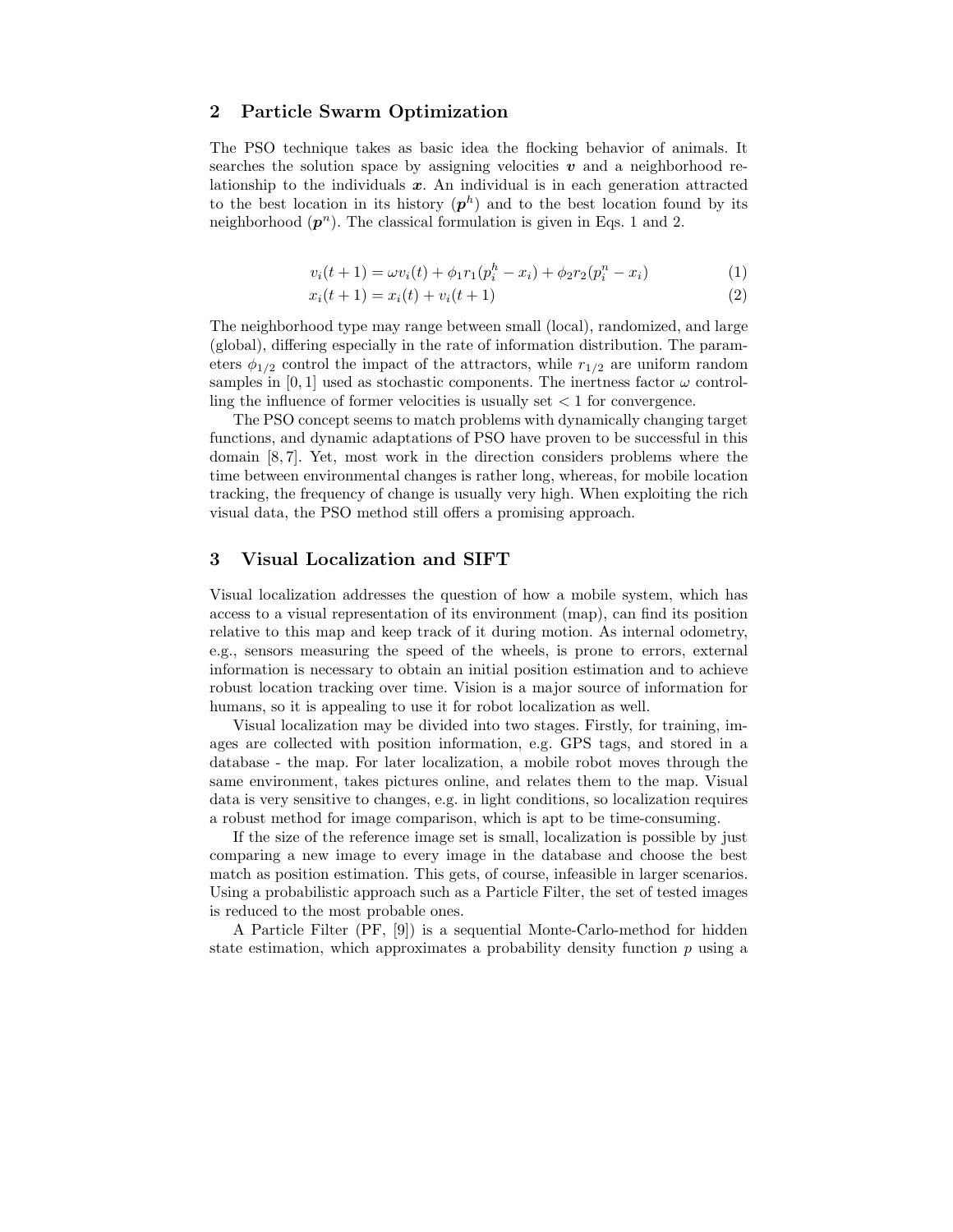finite set of weighted "particles"  $x^i$  (not originally related to the particles in PSO). A particle can be seen as a hypothesis on the state of the system at a time, and the particle weights  $w^i$  express the *importance* of particles. The PF seeks to deduce from the collected sensor readings  $s_{1:t}$  a belief in the current state  $\mathbf{x}_t$  of the robot:  $p(\mathbf{x}_t|s_{1:t}) \approx \sum_{i=1}^n w_t^i \delta(\mathbf{x}_{1:t} - \mathbf{x}_{1:t}^i)$  (with Dirac  $\delta$ ).

In a PF iteration, a new proposal distribution is first predicted by advancing the particles using a transition model, e.g., from odometry readings. Then, the particles are reweighed incorporating new external information, judging how probable each hypothesis is. By resampling the particles using the updated weights, the PF concentrates on more promising areas of the state space. For an application using visual data, the weighing may be traced back to an image similarity measure. If the state-space is large, a PF requires many particles, e.g.  $n = 300$  in [2], and much more for less distinctive sensory such as laser scanners [9, 5]. PSO is, by contrast, known to be effective with relatively small swarms.

#### 3.1 Interpretation in an Optimization Context

The aim of the PF method is, in terms of optimization: From a given sample set, produce a new set which contains samples of same or higher fitness with respect to the image similarity measure. As the system is mobile, beyond finding an optimum, we need to track it over time. Assuming that position  $x_t$  is typically close to  $x_{t-1}$  and associating particle velocities with the robot's speed, we argue that PSO together with a distinctive image similarity measure is effective for localization. For such a distinctive function of two images,  $m : S \times S \to \mathbb{R}$ , we formulate a target fitness function for the map M:

$$
f_M(x,t) = m(img_M(x), s(t)) \cdot pen(d(x, p_M(img_M(x))))
$$
\n
$$
(3)
$$

where  $img_M : X \to M \subset S$  returns the associated training image of a position  $x$ , i.e., the training image closest to  $x$ .  $s(t)$  is the test image at iteration  $t, p_M : M \to X$  delivers the known position for an image in the map. The penalty function pen :  $\mathbb{R} \to \mathbb{R}$  reduces the fitness for particles far away from the training data, because localization is feasible only where there is training information. This is done similarly to [2] in terms of a Gaussian function. The problem of tracking a position now corresponds to a dynamic optimization problem: find the optimum  $\hat{x}$  of  $f_M$  at a time and follow it ensuring a plausible path.

A popular method to find and describe image features is Lowe's Scale Invariant Feature Transform (SIFT) [10]. By using an image's scale-space and assigning oriented features to the SIFT key points, they can be found relatively robust under changing views. The SIFT-match function  $m_{SIFT}$  delivers a value in [0, 1] indicating image similarity by calculating the ratio of single feature matches to all possible matches and is used in the function  $f_M$  stated above.

## 4 A Dynamic PSO for Localization

We base the our algorithm on the original PSO formulation [3] using the inertness parameter  $\omega$  and a maximum velocity  $v_0$ . Due to the dynamic tracking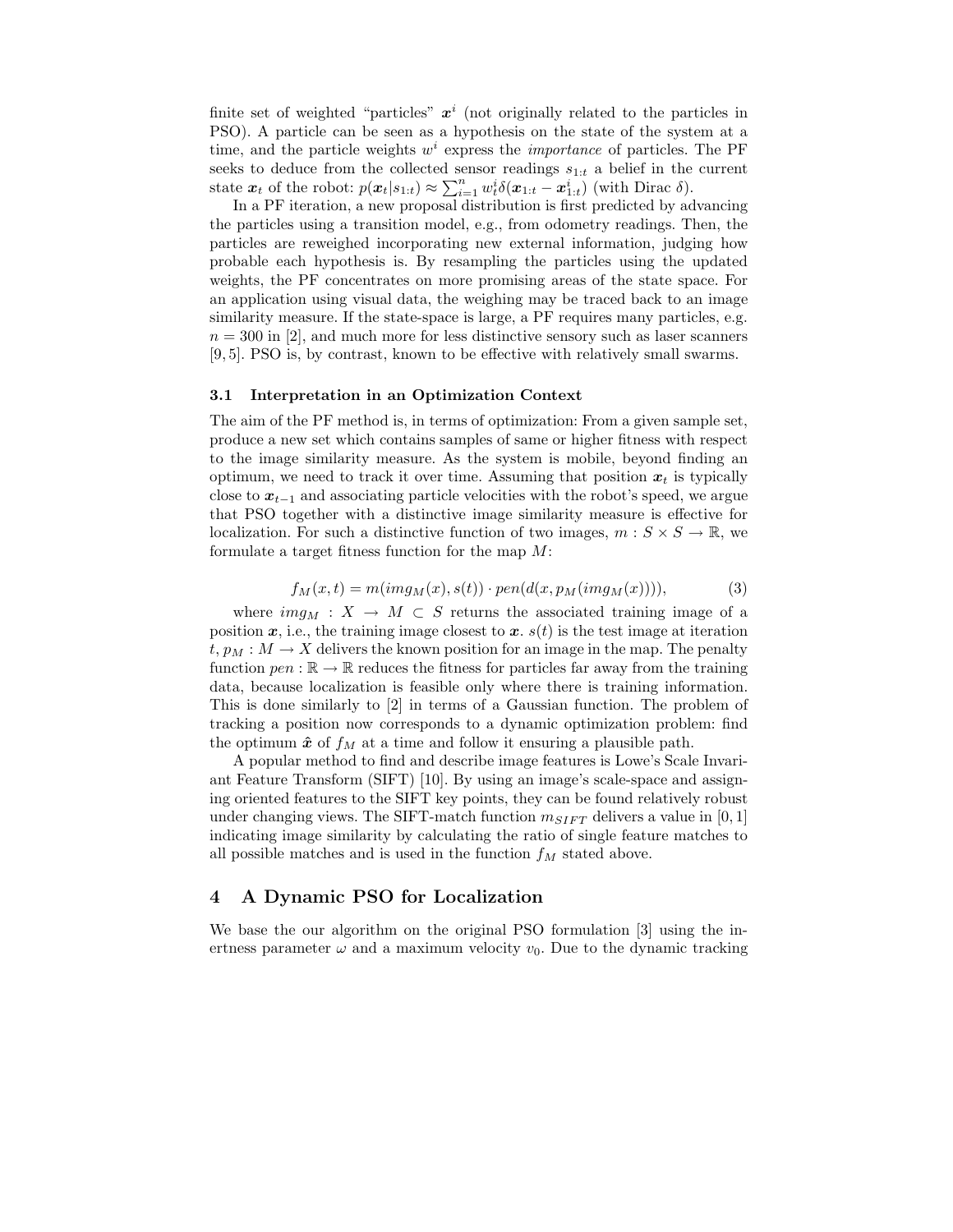requirement, the swarm is not to converge below a certain scale defined by the map. The fitness of an individual at time  $t$  is calculated using the SIFT similarity between the current test image and the training image closest to the individual's position (Eq. 3). As SIFT is relatively distinctive, we expect one strong main attractor most of the time and use the global neighborhood as swarm topology.

$$
v_i(t+1) = \omega v_i(t) + \phi_0 r_0 \delta_i v_0 + \phi_2 r_2(p_i^n(t) - x_i(t)),
$$
\n(4)

$$
x_i(t+1) = x_i(t) + v_i(t+1),
$$
\n(5)

$$
x_i^q(t+1) = p_i^n(t) + \delta_i N(0, \hat{q}_d).
$$
\n(6)

In Eq. 4, we replaced the  $p^h$ -component by a random term, because we expect a continuously changing environment where historically good positions lose relevance quickly.  $\phi_0$  is the weight of the random perturbation, while  $\delta_i$ normalizes to the range of axis i. As the random perturbation is undirected,  $r_0$ is sampled uniformly from  $[-1, 1]$ .

A fraction of  $\hat{q}_r = 10\%$  of particles  $x^q$  are treated as quantum particles [7] to ease the dynamic tracking, cf. Eq. 6. They are distributed around  $p^n$  with standard deviation  $\hat{q}_d = 0.15$ . The inertia is usually below 1 to allow for convergence, yet it needs to be high to stress the correlation of robot motion, so we set it to 0.99. The trade-off between the  $\phi$ -values remains important, balancing between exploration and exploitation. Random perturbation is necessary for diversity, but reduces accuracy if too dominant. For scenarios with constant velocity, preliminary tests show robustness towards settings of  $\phi_0 \in (0, 2]$ . We suggest  $\phi_0 = 1$  as a default, while  $\phi_2$  is set to 0.6 where not stated otherwise. A fraction of  $h_r = 10\%$  of particles are allowed a velocity  $\hat{v}_0 = 3v_0$  for quick optimum recovery. The best individual at every iteration is taken as position estimation.

#### 4.1 Self-adaptive Parameters

We introduce two self-adaptive mechanisms. By calculating the speed  $v_{sw}$  of the swarm's center, we dynamically hold the relation  $v_0 \approx 2v_{sw}$ . This enables the method to react to speed changes while providing robust tracking at any speed. Also,  $v_{sw}$  gives a good estimate of the robot's speed.

SIFT features offer robust image similarity information in outdoor areas, yet situations may still be ambiguous and the real position may get lost. To handle this, we include a mechanism to adapt the swarm diversity: If the SIFT match of the best position guess is still bad, e.g., matching less than 5% of the features, it may be an ambiguous position or the swarm lost track of the position. If this happens several times in a row, we start a recovery phase and boost particle diversity by increasing  $v_0$ ,  $\hat{q}_r$  and decreasing  $\phi_2$  towards limit values. As soon as the particles' quality increases again, the initial values are gradually restored. Experiments show that the adaptive speed improves tracking and the recovery phase improves robustness, cf. Sec. 6.1. With increasing  $v_0$  the method becomes more sensitive to the setting of  $\phi_0$ . Therefore, we tested several values for  $\phi_0$  in a setting where recovery phases were important (Sec. 6).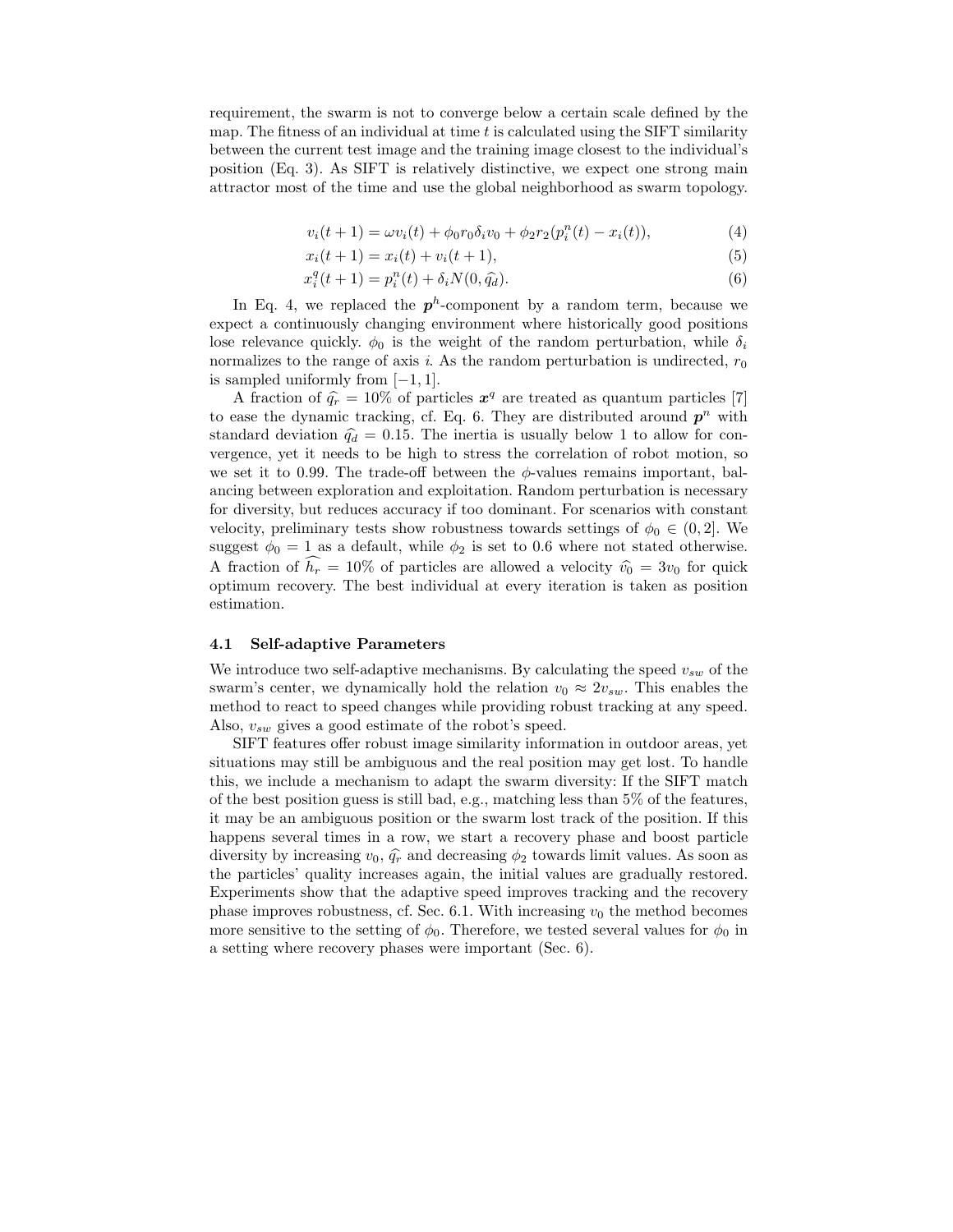### 5 Experimental Setting

In the experiments in [2], an RWI ATRV-JR outdoor robot (Fig. 1) collected images in a campus environment. One  $320 \times 240$  pixel gray scale image per second was taken with a Videre Design SVS camera system at a constant velocity of about 0.6 m/s. The robot is equipped with a differential GPS (DGPS) system, from which ground truth data was read. Under ideal conditions, the accuracy of the DGPS is below 0.5 m. However, due to occlusion by trees and buildings, the GPS path sometimes significantly deviated from the real position or contained gaps. As the robot moved on a smooth trajectory, some wrong GPS values were eliminated as outliers and gaps could be closed by interpolation.

Two different data sets S and C were produced, each consisting of three rounds around a building. A round is 260 m long and contains about 400 images. Three were collected under sunny conditions (S), three more on a cloudy day (C, cf. Fig. 2). The images contain buildings, streets, cars, as well as vegetation. There are also dynamic objects like cars and people passing by. The SIFT features of a round with GPS annotations make up the localization map.



Fig. 2. Example images of the data sets, sunny (left) and cloudy (right).

One experimental run is defined by a training and a test round, the training round constituting the reference map M. At each iteration, an image  $img(t)$  of the test round is presented to the algorithm and interpreted as current view of the robot. Where not stated otherwise, the images are presented in the order they where taken in. At each time step, the deviation of the estimated position  $x(t)$  to the real position of the test image  $img(t)$  gives the online error, the average of which makes up the allover error of the run.

For a full experiment on two rounds, we repeat the localization  $k$  times with different starting positions, so  $k$  is the number of images in the test round. The average error over these runs give the performance in the experiment. To examine some parameter settings, we experiment on two exemplary rounds, while for the final results, we additionally loop over all the rounds in the data sets.

#### 6 Results

Tab. 1 shows results for different settings of  $\phi_0$  in a sunny vs. cloudy scenario. They indicate that a setting of  $\phi_0 \approx 1$  is favorable, keeping in mind that the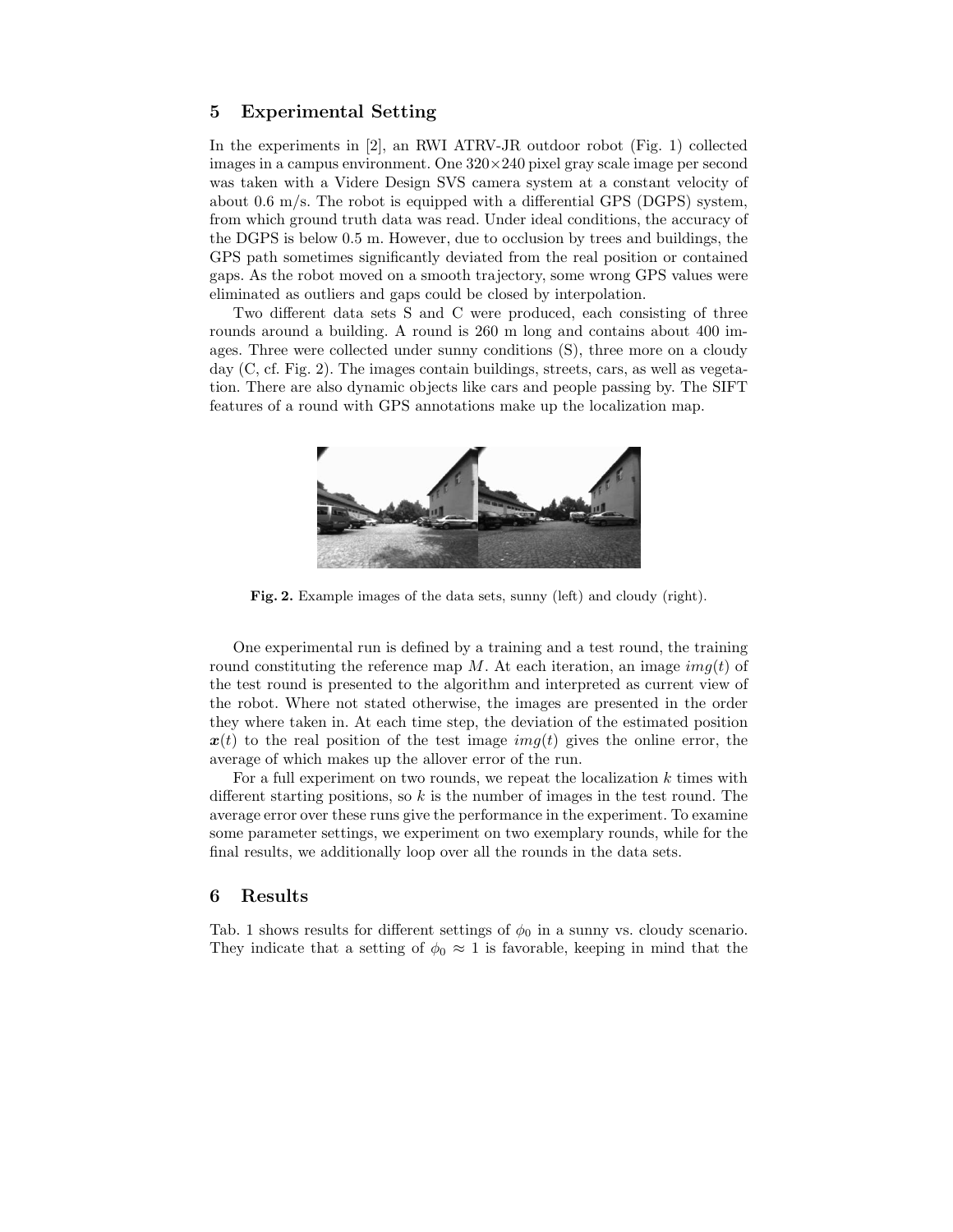random perturbation is also proportional to the maximum speed  $v_0$  which is increased in recovery phases. A high  $\phi_0$ -value increases the number of image comparisons, because the swarm diversity tends to be higher.

| $\phi_0$                                                                  | 0.005  | 0.02   | 0.08 | 0.32     | 0.64      | 0.96     | 1.28 | 1.60             |  |  |  |
|---------------------------------------------------------------------------|--------|--------|------|----------|-----------|----------|------|------------------|--|--|--|
| Avg.err. $(m)$                                                            | 2.64   | 2.67   | 2.61 | 2.50     | 2.43      | 2.41     | 2.44 | 2.59             |  |  |  |
| Error variance                                                            | 0.26   | 0.46   | 0.28 | 0.25     | 0.17      | 0.09     | 0.07 | 0.09             |  |  |  |
| <b>Table 1.</b> Average error (m) varying $\phi_0$ with recovery.         |        |        |      |          |           |          |      |                  |  |  |  |
|                                                                           |        |        |      |          |           |          |      |                  |  |  |  |
| Method                                                                    | PSO-30 | PSO-60 |      | $PSO-80$ | PSO-100   | $PF-100$ |      | PF-300           |  |  |  |
| Avg.err. $(m)$                                                            | 3.34   | 2.51   |      | 2.42     | 2.39      | 3.95     |      | 3.39             |  |  |  |
| Avg.comp./img.                                                            | 16.87  | 23.68  |      | 27.36    | 30.60     | 40.8     |      | 62.4             |  |  |  |
| <b>Table 2.</b> Varying the number of particles for the PSO-localization. |        |        |      |          |           |          |      |                  |  |  |  |
|                                                                           |        |        |      |          |           |          |      |                  |  |  |  |
| Recovery active<br>$\phi_0$                                               |        |        |      |          | $+/0.005$ |          |      | $^{\prime}0.005$ |  |  |  |
| Avg.err. $(m)$                                                            |        | 2.87   |      | 3.55     |           | 2.91     |      | 3.46             |  |  |  |
| Error variance                                                            |        | 0.39   |      | 3.26     | 0.54      |          |      | 2.68             |  |  |  |

Table 3. Comparing localization with and without recovery for sunny vs. cloudy.

When comparing several swarm sizes for  $\phi_0 = 1$  (Tab. 2), the localization performance increases with additional particles as expected. At the same time, the number of comparisons increases, and consequently the computation time. For comparison, the results for a PF with 100 and 300 particles are also shown (cf. Sec. 6.2). For robust localization, PSO uses 80 particles in further experiments.

For the sunny vs. cloudy (S vs. C) situation, the advantage of the adaptive recovery is compared to the performance without recovery in Tab. 3. It shows the averaged errors for 80 particles and  $\phi_0 \in \{0.005, 1\}$ . For a small  $\phi_0$ , localization tends to be more exact in simple rounds but is more likely to lose the position. For robust localization, we favor setting  $\phi_0 = 1$  and adaptive  $v_0$  with recovery.

To demonstrate the effect of the  $v_0$ -adaptation, we run simulations with different virtual robot velocities. For  $\frac{1}{4}$  / $\frac{1}{2}$  of the original speed, we present the same test image  $4/2$  times in a row, while for  $2/3/4$  times the original speed, we present only the  $2^{nd}/3^{rd}/4^{th}$  image of the test round, resulting in the virtual speed modified by the respective factor. Fig. 3 (right) shows localization results in the S vs. C case. For the non-adaptive experiment,  $v_0$  is set to roughly twice the original speed, which works for slower speeds but clearly fails for high speeds.

#### 6.1 Kidnapped-Robot Scenario

For localization, a "kidnapping" of the robot, meaning that it is moved by hand without getting informed, is one of the toughest challenges. The robot's position estimate suddenly becomes completely invalid and misleading. In our environment, we simulate kidnapping by adding  $\frac{k}{2}$  to the test image index modulo k after  $\frac{k}{2}$  iterations. Thus, the localization method is forced to jump to the opposite side of the round after converging for half of the run. In Fig. 3 (left), the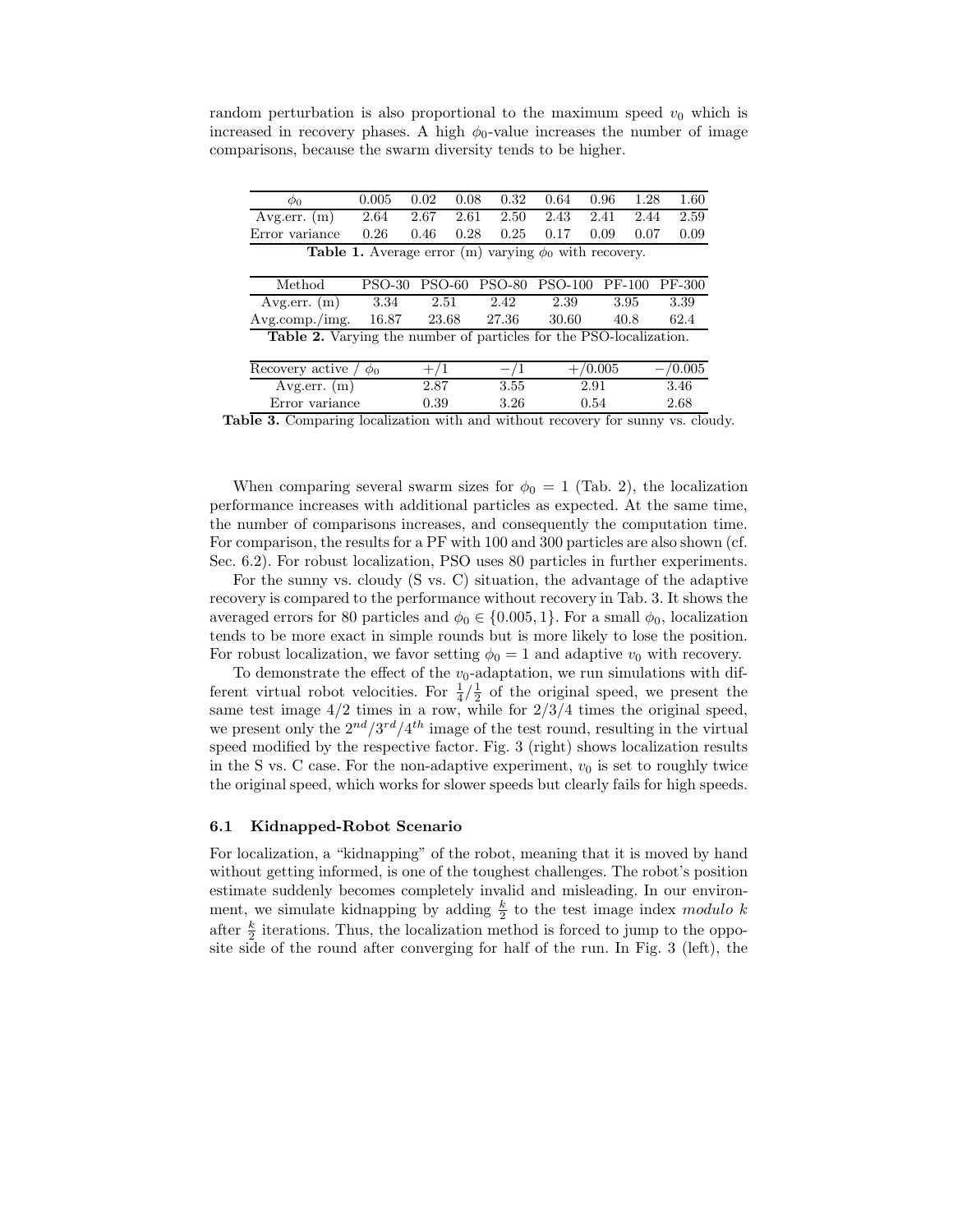simulated kidnapping causes an abrupt error of about  $68m$  averaged. Yet, the adaptive method quickly finds and retracks the position.



Fig. 3. Kidnapped-robot scenario (left).Varying the virtual speed of the robot (right).

#### 6.2 Final Comparison to a Particle Filter

For the final comparison of the PSO localization method with a Particle Filter approach, we loop over all the rounds in the two data sets, but without testing a round against itself. This means that for S vs. S and C vs. C, there are six, for S vs. C there are nine experiments averaged (Tab. 4).

| PF-100 |  | PF-300 |  |                                                                                             | $PSO-80, \phi_0 = 0.005$ $PSO-80, \phi_0 = 1$ |  |  |
|--------|--|--------|--|---------------------------------------------------------------------------------------------|-----------------------------------------------|--|--|
|        |  |        |  | $Avg.err.(m) \#Cm Ay.err.(m) \#Cm Ay.err.(m) \#Cm Ay.err.(m) \#Cm$                          |                                               |  |  |
|        |  |        |  | S vs. S $3.16\pm0.89$ 40.0 $2.15\pm0.29$ 60.8 $2.03\pm0.42$ 21.0 $2.16\pm0.63$ 24.2         |                                               |  |  |
|        |  |        |  | C vs. C $3.46\pm1.28$ $36.5$ $2.06\pm0.56$ $55.3$ $1.45\pm0.53$ $19.3$ $1.49\pm0.35$ $22.7$ |                                               |  |  |
|        |  |        |  | S vs. C $3.93\pm0.66$ 40.4 $3.27\pm0.27$ 60.9 $2.91\pm0.73$ 22.8 $2.87\pm0.62$ 27.1         |                                               |  |  |
|        |  |        |  | <b>Table 4.</b> Comparing the PF to PSO in avg. error and SIFT comparisons per image.       |                                               |  |  |

We compare two PSO variants with different scales of the random perturbation with a PF using 100 and 300 particles [2]. The PF-100 localization is rather inaccurate, producing errors of  $3m - 4m$ , and it requires nearly twice as many image comparisons as the PSO approach. The PF-300 nearly reaches the accuracy of the PSO, but requires about three times as many image comparisons,

so the PSO-80 variant is clearly more effective. The difference between low and high random perturbation, depending on  $\phi_0$ , lies mostly in robustness. Since the standard deviations in Tab. 4 refer to experiments with different rounds and not single runs, this is more clearly visible in Tab. 1.

A SIFT comparison of the considered data sets took about 0.015 s on average on our test system, a 2.4 GHz dual core AMD Opteron. An iteration of PF-300 therefore takes approx. 0.8−0.9 s. Compared to that, PSO reduces the necessary comparisons by more than 50% and saves nearly half a second in every iteration.